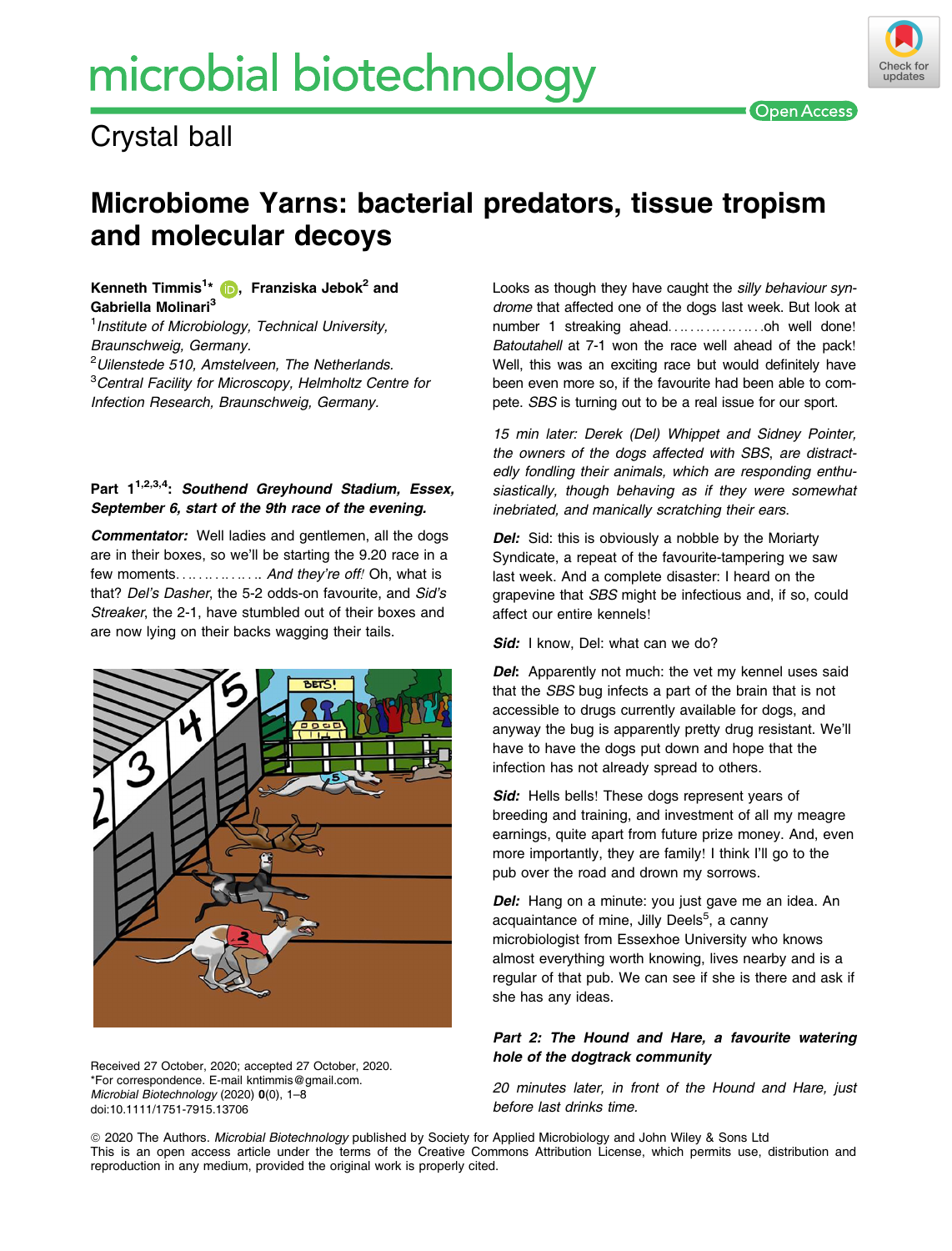#### 2 K. Timmis et al.



Del: Hello Jill, nice to see you again! This is Sid, a fellow dog trainer.

**Jilly:** Hello fellas  $-$  I'm going to drown my sorrows: Southend United lost against Brighton and Hove Albion: it was a really close match!

Sid: Oh hell, yet more bad news: I had a tenner riding on the Shrimpers! Let's go inside and I'll get the drinks in: what'll you have, Jill? Del: is yours the usual or something a bit stronger?

Del: Well: seeing as it is close to last orders, I'll have the usual plus a large scotch.

Jilly: Thanks Sid: I'll have a glass of bio-Carménère

Sid: Evenin Ernie: I'd like a pint of Namad's Narrowside, an IPA, a large glass of bio-Carménère, two double scotches, and one for yourself.

After they all take a longish, satisfying sip and, in one case, a discrete burp:

Del: Jill, we have a serious problem and wondered if you had any suggestions. These two dogs have probably got SBS and, apart from the misery of having to put them down, there is the risk that the infection may have spread to the others in the kennels. Is there anything we can do about it?

**Jilly**, looking very sympathetic as the dogs nuzzle her affectionately, and distracted while considering the problem:

....................Well fellas - you sometimes need a bug to fight a bug: this looks like a job for Super Bdello. After closing time, we'll walk these lovelies round to my place and see what can be done.

#### 30 min later in Jilly's ecohouse on the outskirts of Southend.

Jilly: Come in lads. Take a seat on the reclaimed wood benches over there. What would you like to drink? I do a mean homemade sloe gin-elderflower cordial cocktail, or would you prefer a cup of fair-trade tea? Both tea? Low fat milk? Non-refined sugar? Two spoons? Ok!

Now to business: we obviously need to stop this bug in its tracks. Super Bdello is a bug I have designed from a bacterium called Bdellovibrio<sup>6</sup> that invades other bacteria and eats them from the inside<sup>7</sup>.



#### Sid, looking decidedly squeamish: Oohh, sounds horrible!

**Jilly**, enjoying the attention: The trick will be to get Super Bdello across the blood:brain barrier to the site of the infection. To do this, I'll equip it with the equivalent of a satellite navigation system to enable it to find its way to the target SBS bugs, which it'll gobble up in next to no time. This is an agar plate of my little attack troop, feeding on *E. coli*, a gut bacterium we all have inside us. It is in perfect condition to rapidly gobble up any SBS bugs that it can hunt down. I call it Super Bdello because I have engineered into it a number of new features that make it a particularly effective anti-bacterial agent.

Del: What amazing things you microbiologists keep in your kitchens!

Jilly: Right, I'm just harvesting Super Bdello and introducing it into the activated smart microcapsule fabrication unit, to create microcapsules containing Super Bdello<sup>7</sup>. Now, the trick: I am looking in my spice rack of microbial reagents.....ah, here they are – freezedried Pil $A^8$  protein and Srr glycoprotein $^8$  – we'll give a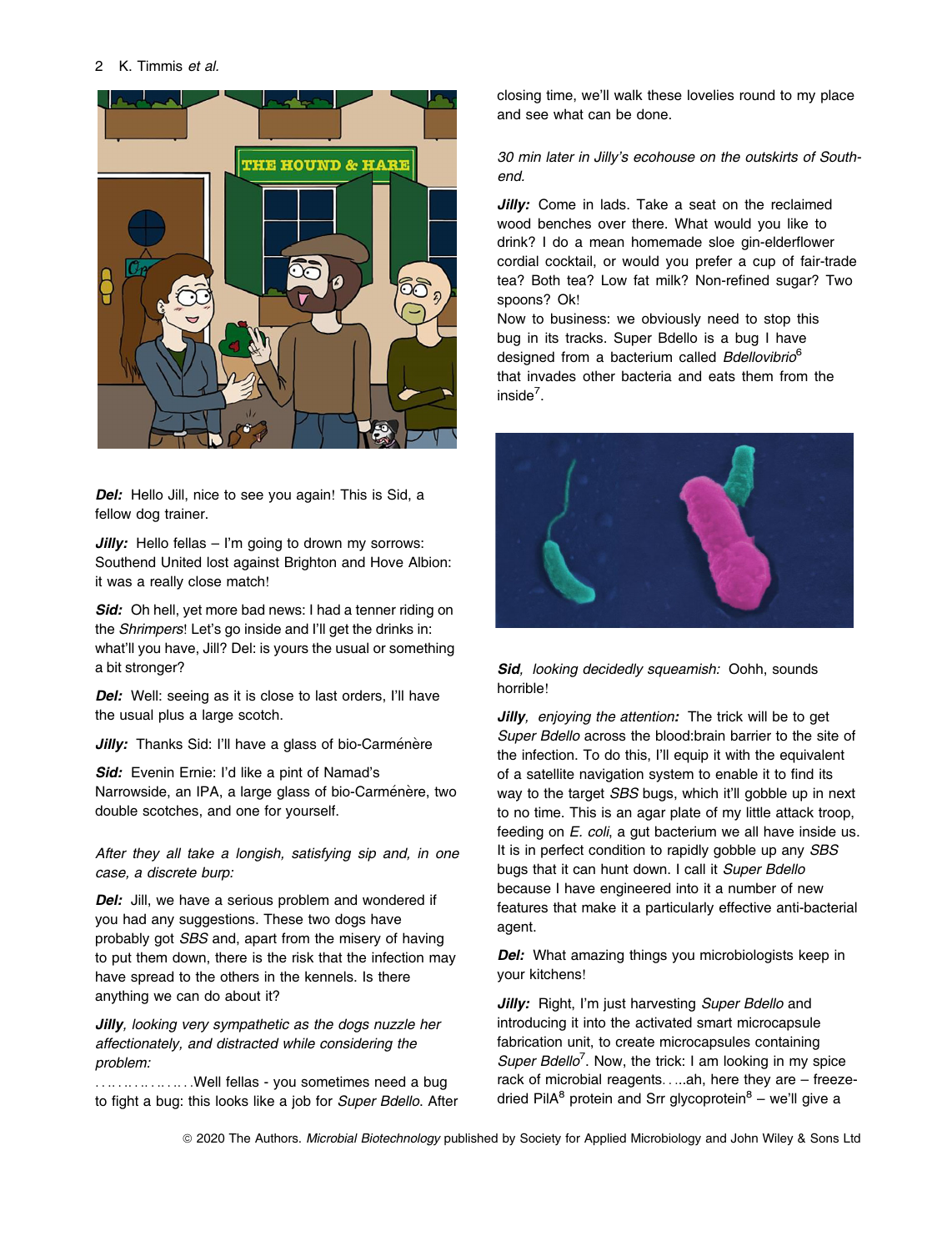Crystal ball 3

couple of generous shakes, now a bit of a swirl, and that's it. These proteins coat the activated microcapsules and, after introduction into the blood stream, will enable microcapsule attachment to and transfer across the blood:brain barrier. In other words, when injected, the microcapsules will home in on the blood:brain barrier, cross into the brain, and release Super Bdello, which will then charge towards any inflamed tissue and gobble up any bacteria it finds.

Ok: now hold your beauties still and I'll gently inject the microcapsules into their ear veins........ Well done, my lovelies, all over! Right: to make sure that the treatment does not have any side effects, you better leave the dogs with me so that I can keep an eye on them. My guess is that the SBS will be gone in 8h, but the dogs better stay for 3 days, just to be sure. I will, however, have to shut them away from the predatory feral cats I have adopted, which can be quite mean to good-natured dogs like these.

Sid: Many, many thanks, Jill. If this works, you'll have my undying gratitude. If any of the others in the kennel go down with SBS, can I bring them to you?

Jilly: Yes of course. Super Bdello loves a challenge.

Del: Yes, that is really a relief! But what can we do about future nobbling by the Moriarty Syndicate? Jill: do you have any ideas?

Jilly: Well: that is a bit of a tall order. I think we'll need help from a second cousin of mine, James Bondage<sup>9</sup> from MIH57 $10 -$  his job is to protect British interests and way of life from those who would sabotage either one, and he's always eager to help folk in distress, especially if he can queer the pitch of some villains at the same time.

Del: Oh, it would be terrific if Bondage could be persuaded to help us out!

Part 3: Five months later: Friday evening, 5.35pm, in the main bar of the Bulls and Bears in the City (London), a favourite watering hole of the Financial Masters of the Universe<sup>11</sup> (which, because of the obscenely high bonuses paid out to some of its customers each year, has a remarkable stock of alcoholic beverages) and would-be FMUs. James Bondage of MIH57 and Mamba von Spectre<sup>9</sup> of Menacyn $<sup>9</sup>$  face off warily:</sup>

von-Spectre, nonchalantly leaning against the bar: Good evening James. It is wonderful to see you again. To what do I owe the pleasure of your kind invitation?



Oh: but I neglect common curtesy - do forgive me - what shall we drink at the expense of Her Majesty's Government?

Bondage: Hello Mam. I am fine, thank you. Well: seeing as Autumn is here and the nights are drawing in, I'll have a glass of Namad's Narrowside.

von-Spectre: Miss: a pint of Narrowside for my thirsty friend here and a generous shot of that rather delectable and obscenely expensive WBV<sup>12</sup> for me! Oh no: let's have a bottle; HMGov can afford the several grand it costs: please bring the drinks over to the corner table.

von-Spectre, after downing 4 fingers of WBV: Now James: I am all ears.

**Bondage:** after a long, slow, satisfying draw on his glass: Ok Mam - here's the thing. It has come to the attention of MIH57 that there is systematic sabotaging of racing greyhounds by the Moriarty Gambling Syndicate, one of the many criminal enterprises of your employer, Menacyn.

von-Spectre: James, I have no idea where MIH57 acquires its intelligence these days - perhaps from the retired miners who frequent British dog race tracks. But, though the idea is certainly an attractive notion for, let's say, creative enterprises, it is all new to me.

**Bondage:** Well: of course you would say that, so let me provide a bit more background to channel us towards a meaningful dialogue. A few months ago, some dogs were deliberately infected with a pathogenic bacterium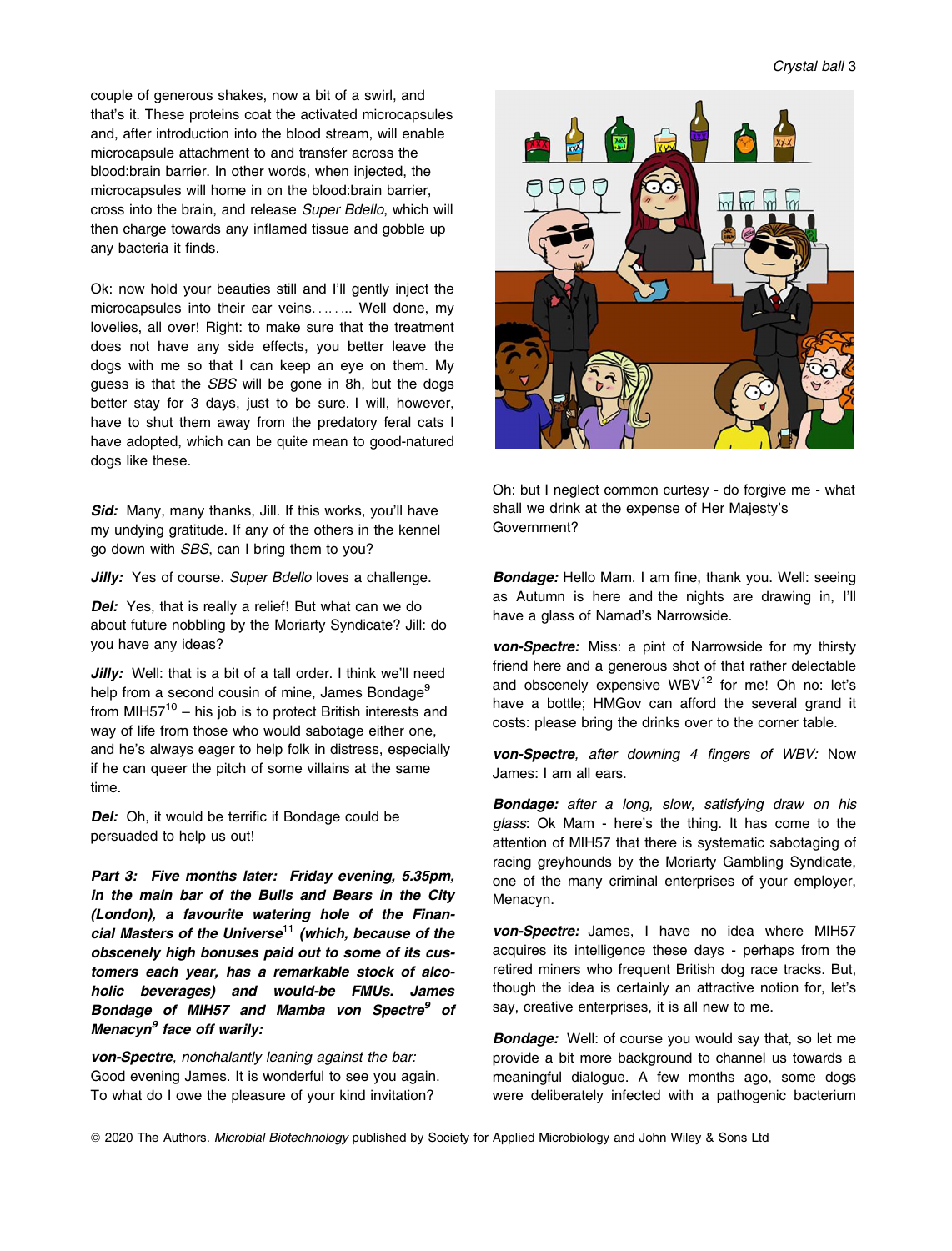#### 4 K. Timmis et al.

causing silly behaviour syndrome, or SBS, and of course could not perform well. Fortunately, they were cured by the prompt intervention of a brilliant British microbiologist and are back on form again, winning races. Unfortunately, it is rather unsatisfactory to have only a treatment/response mode course of action, since the logistics are challenging, and gambling manipulation prior to treatment cannot be prevented. So HMGov implemented a pro-active solution. We have now spiked your bioterrorism gun and wanted to let you know, so that both HMGov and Menacyn can avoid an unnecessary wastage of more resources on this unsavoury business. You have obviously spent a goodly amount of your illgotten gains on developing SBS, its mode of delivery, and an effective vaccine against it to protect the dogs you bet on, as have we in developing counter-measures.

von-Spectre: James, this is certainly an interesting fairy tale you spin, but I repeat: Menacyn has no activities in this arena. However, since you are such a good friend, and HMGov is so courteous in picking up the tab tonight, if you provide me with a few details of the spiking, I might have a word in the ear of a colleague in my organisation. Perhaps someone else knows something and can help you direct your efforts more productively.

**Bondage:** Right. The story goes like this. A while ago, Menacyn microbiologists learned of a new discovery, namely that a certain human gut bacterium, called Casanovia resplendenti, or CNR for short, produces a testosterone-like compound, or  $TLC<sup>13</sup>$  Providing CNR in a probiotic preparation increases the amount of TLC produced in and absorbed by the gut, with the result that muscle mass and athletic performance increases. So, what your unethical scientists did was to engineer the TLC production genes into a greyhound gut-colonising bacterium, and feed it as a probiotic to would-be champion greyhounds. The, for Menacyn, good news is that the probiotic-fed hounds were faster on the track. The, for Menacyn, bad news was that, dogs being dogs, and relishing the sausages left by others during morning walkies, the nice engineered bacteria rapidly spread to other dogs which then became as fast as those initially treated, so all benefit evaporated.

von-Spectre, downing another 4 fingers: James: this is all very fascinating but taking rather a long time. Could you please get to the spiking point. MISS: another bottle!

Bondage: Hhmm: doesn't Menacyn pay you enough, or is it just that you must take every opportunity to get one over on MIH57 in retaliation for all your devious enterprises we headed off at the gulch? MISS: at this point, I'd quite like a bottle of DRC Richebourg, the 1978 should do

nicely: please open and let it breathe for a while, before pouring it extra carefully.

Anyway: So Menacyn decided to nobble competing dogs and, to do this, Menacyn microbiologists collaborated with in-house synthetic biologists to create a pathogen that causes silly behaviour syndrome - the dogs lose orientation and balance, and fool around more or less like binge drinkers. In anticipation of kennel vets prescribing an effective antibiotic therapy, or HMGov developing a bacterial virus cocktail against the bug, when designing it, Menacyn synbiologists made it resistant to all antibiotics in current therapy and resistant to all phages<sup>14</sup> they could isolate. You believe it cannot be treated.

To secure a legitimate distribution chain, Menacyn bought up Staines Pet Products, a traditional and wellrespected family-owned pet food retailer, gave it a minimal make-over, started to market new, mostly harmless probiotic products, and rapidly developed a countrywide product distribution network. Via this distribution network, it has gained access to most professional dog kennels and is able to selectively target and sabotage racing dogs against which it will bet.



von-Spectre, tossing back another 4 fingers: James: stop being so dramatic and cut to the chase!

**Bondage:** So here's the thing. The SBS bug invades the intestinal epithelium and enters the blood stream. Now the dastardly Menacyn researchers had engineered into  $SBS$  key tissue tropism functions<sup>15</sup> of a meningitisproducing pathogen, such that SBS homes in on the blood:brain barrier, which it then crosses and sets up a local infection in the brain. The inflammatory response thereby triggered results in loss of bodily control and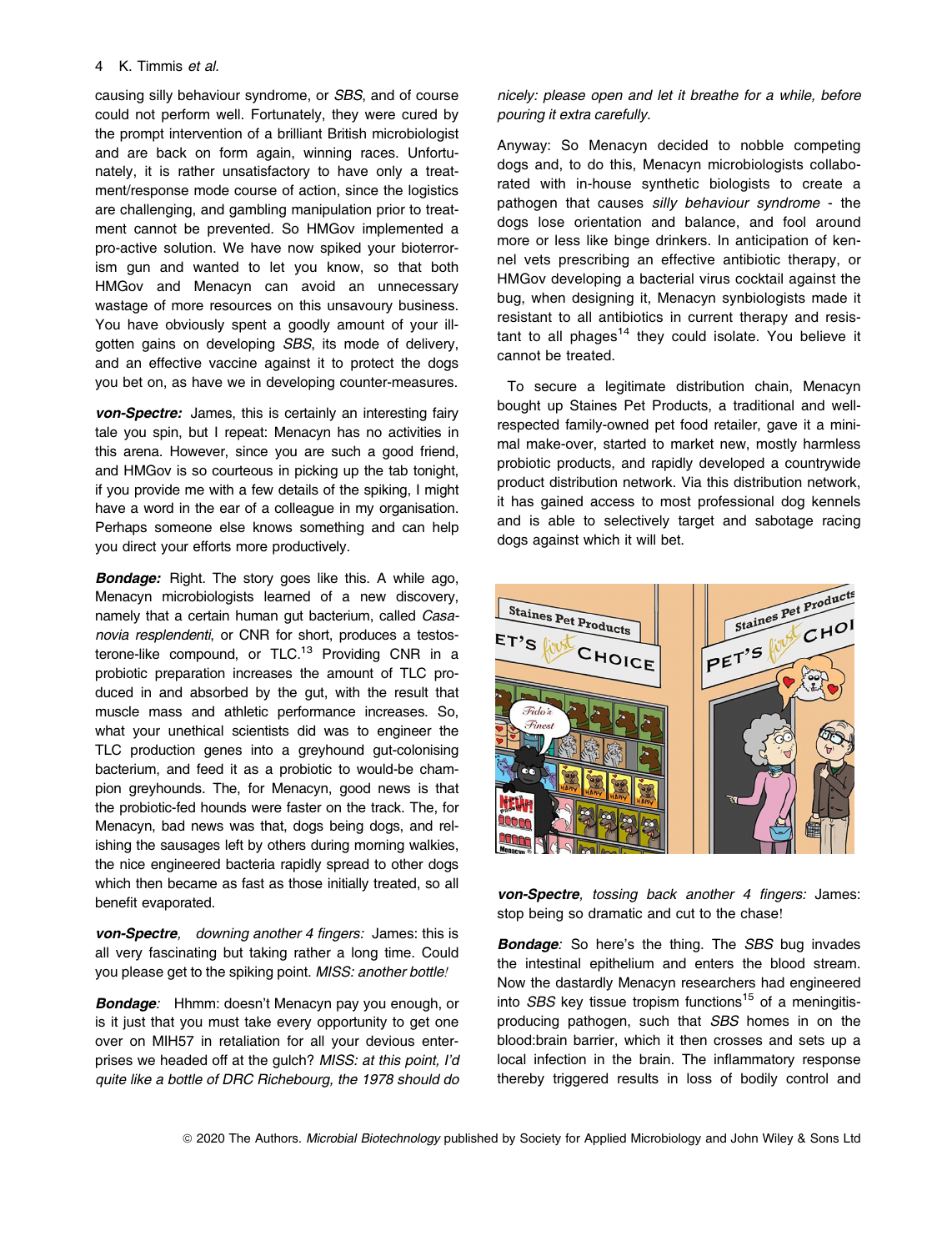focus that is characteristic of SBS. Well, just as you developed a vaccine to protect the dogs you bet on, our secret high-tech germ warfare defence group has also developed a super-effective anti-SBS vaccine that is currently being deployed in greyhound breeding establishments country-wide. Moreover, it turns out that this group, in collaboration with an ingenious British microbiologist who shall remain nameless to prevent her being, shall-we-say, neutralised by Menacyn, has been working for quite some time on tissue tropisms of infectious agents  $-$  i.e. their tissue homing systems  $-$  and has developed some interesting and diverse strategies to sabotage the process of pathogens travelling to the sites where they like to set up shop to do their dirty work. One of these involves new molecules that subvert the normal tropism homing system: a bit like the metal fragment clouds used by warplanes to avoid ground-toair missiles. Another is a completely new type of antimicrobial that targets the synthesis of tropism-centric cell surface receptors/lectins. They have also collaborated with a world expert on synthetic microbiology to develop a totally synthetic bacterial virus that uses these same receptors to infect the Menacyn bug and kill it. So, in case SBS mutates and the vaccine loses protective activity, HMGov has multiple secret options to spike your greyhound infection gun.

von-Spectre, sipping the last 4 fingers: Well, James, that is an interesting, if implausible story. But on reflection I may mention it in passing to one or two individuals who may have an interest. In the unlikely event that they or people they know wish to contact HMGov, I'll request another meeting with you via our usual dead drop.



**Bondage:** Sure, old sport. Of course, next time we meet, Menacyn will have to use some of its ill-gotten gains to pick up the tab, which will certainly include a good bottle from the DRC.

#### Part 4: A week later, 9.34 pm, Southend High Street, just exiting from the Acropolis fish and chips bar and on the way to The Hound and Hare

Bondage, munching chips with a look of intense pleasure: These are SOO good! Well Jill: that was nice teamwork! And the DRC was outstanding, if a little extravagant for the occasion – good job Menacyn was paying! I don't think we'll have any more SBS problems, though I cannae promise that Menacyn won't come up with a new wheeze to make money.

**Jilly:** James: it was such fun connecting with you again, and seeing Menacyn, and especially that awful von Spectre snake, frustrated in their efforts to corrupt the nice clean sport of dog racing. Fortunately, Super Bdello was super successful in dealing with *SBS* in the poor infected dogs, and that bit of research I could do quickly on the side on the development of new ligands that sabotage brain tropisms of pathogens would seem to provide a long term solution to existing and yet-to-be-developed pathogens that home in on the blood:brain barrier.

**Bondage:** Aye, and you should have seen the look on Mam's face when I told him that – he looked as though he had just swallowed a lump of freshly-egressed camel dung!

Jilly: Actually, James, after the work on new ligands, I started a project on tissue tropism which may be interesting for you and MI57. I don't know if you know this but the nature of tissue tropisms of infectious agents was described by the famous microbiologist, Harry Smith.<sup>16</sup> In his work on *Brucella abortus*, a nasty and contagious bug that infects the bovine placenta and causes abortion, Harry showed that the placenta contains a special sugar, erythritol, which is not present in significant quantities anywhere else in the body. He further showed that B. abortus needs erythritol for growth: ergo the erythritol basis of the tropism of B. abortus for the placenta<sup>16</sup>. Since that time, many infectious agents have been shown to exhibit tissue or cellular tropisms, including of course meningitis-causing bugs, like Neisseria meningitidis, which target the meninges, HIV, which specifically infects CD4 T-cells, etc.<sup>15</sup> Interestingly, the property of tissue tropism is not all bad news since some pathogens, like Salmonella and Newcastle Disease Virus, specifically target tumour cells and are being explored as a platform for new potential anti-cancer therapeutic agents.<sup>17</sup>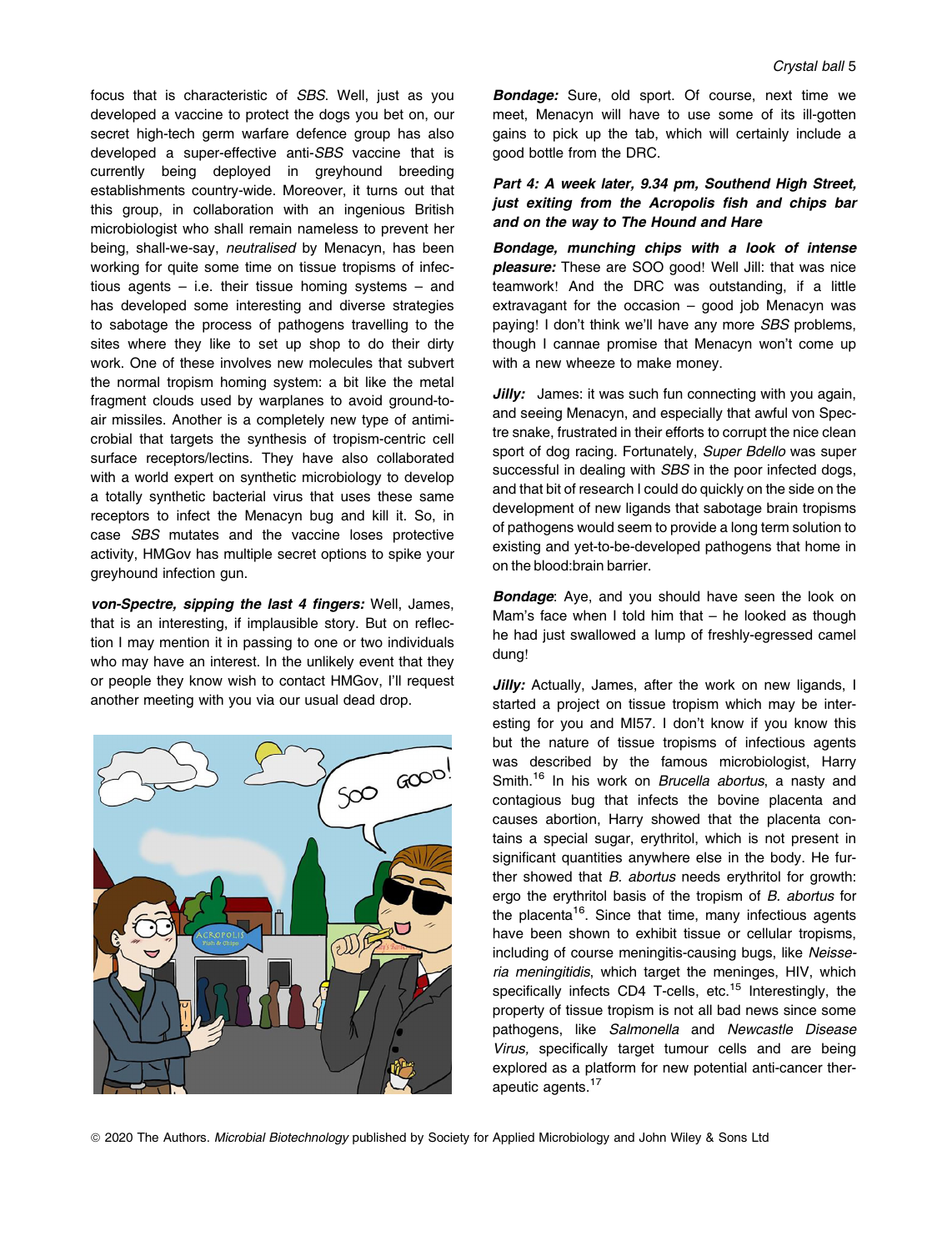#### 6 K. Timmis et al.

**Bondage:** Aye: every cloud has a silver lining!

Jilly: Absolutely! At the mo, I am having such fun collaborating with Vic Torde of the Lorenzo von Syntech High Security Institute for Artificial Life in Madrid <sup>18</sup> on a variety of projects, mostly to do with the production of synthetic decoys19, molecules that mimic the surface receptors of our cells – the cellular doors – onto which pathogens dock in order to enter and cause mischief in them. When delivered by an appropriate route in an infected person, molecular decoys have the potential to neutralise a pathogen, which attaches to the decoys instead of our cells. This prevents the body being overwhelmed before the immune system can get its act together.

**Bondage:** Now that sounds really interesting: I think our germ warfare defence folk at Porton Up! (see also: <https://www.bbc.com/news/uk-48540653>) will be contacting you again to discuss this.

Jilly: Oh, that will be nice! Porton Up! has pioneered such a lot of key work on microbial pathogenesis and I really enjoyed working with them on SBS.

In fact, molecular decoys may well become a significant weapon in our armoury against infectious diseases, given the antibiotic resistance crisis<sup>20</sup>, which is increasingly rendering physicians helpless when confronted with previously treatable infections, particularly nosocomial infections.

And you know: molecular decoys are in discussion as therapies for COVID-19 $^{21}$ . The virus causing the pandemic, SARS-CoV-2, attaches via its viral surface spike protein to a cell surface receptor named angiotensin-converting enzyme 2, or ACE2 for short $2^2$ . ACE2 not only is the gateway for the virus to enter the cells lining the lung, but is also found on the surfaces of cells of other organs<sup>23</sup>, including our circulatory system, heart, kidney, and so on, which may well be the reason why COVID infections can create unpleasant collateral damage in non-lung organs<sup>24</sup>.

**Bondage:** Aye: I have heard about long  $COVID^{24}$ : it sounds grim!

**Jilly:** Yes, the SARS virus is really nasty, so anything we can do to try and sabotage it is worthwhile. Vic and I are trying to make a contribution to this by using synthetic microbiology to programme a well-known bacterial cell factory called Pseudomonas KT2440<sup>25</sup> to produce different decoys that are non-immunogenic and have no biological activity, and that efficiently attach to the SARS-CoV-2 spike protein and block it from binding to ACE2. If we can find a good decoy, it might become a useful prophylaxis and therapy agent: in future, you may be able to pop along to a pharmacy and buy a nasal spray called Pseu-dec that will protect you from any virus that uses the ACE2 receptor.

**Bondage:** Well, that would be wonderful because, as far as I know, we do not yet have any good anti-viral drugs effective against COVID!

Jilly: Exactly! And of course, if this works well, it could serve as a generic platform for the production of similar products with different decoys that protect against other respiratory pathogens. Decoys could become a new first-line defence in dealing with pandemics, while scientists are busy developing a vaccine.

**Bondage:** Well, our response to the SBS story has certainly triggered some very interesting science that may lead to new prevention-treatment products.

**Jilly:** Definitely! And by the way, decoys are nothing new in biology. In fact they are standard weapons in the ecological predator:prey relationships. Disguise is yet another strategy! For example, some streptococci – the bugs that cause sore throat - can bind and cover themselves with various host proteins, like fibronectin, and thereby disguise themselves as host cells, which are not then recognised and attacked by host defences $^{26}$ .

And such stratagems are not only found in human and animals pathogens: plant pathogens have evolved decoys to sabotage plant defences against infection<sup>27</sup>. But savvy microbiologists will try to turn the tables on microbial use of decoys by using synthetic microbiology to create new decoys that frustrate pathogens. Actually, decoys against plant pathogens might be a good idea for the next project Vic and I start! This may also be something Porton Up! should look at because evil bioterrorism might come across the idea of focusing on food security in future.

**Bondage:** Well, lass: I am glad you told me that, because MIH57 always tries to be one step ahead of the villains of this world. And it is pretty obvious that wily microbiologists like you will be essential to our efforts to stymie some villain's evil plan.

Jilly: Oh, I'd love to get involved again in one of your future missions to save Britain from attack. I have a number of other microbial tricks up my sleeve. And it would also be incredible to sample one of those exquisite but, for an academic, unaffordable DRCs sometime: they are bio-wines, you know [\(https://www.decanter.com/](https://www.decanter.com/features/decanter-man-of-the-year-aubert-de-villaine-246429/) [features/decanter-man-of-the-year-aubert-de-villaine-](https://www.decanter.com/features/decanter-man-of-the-year-aubert-de-villaine-246429/)[246429/](https://www.decanter.com/features/decanter-man-of-the-year-aubert-de-villaine-246429/))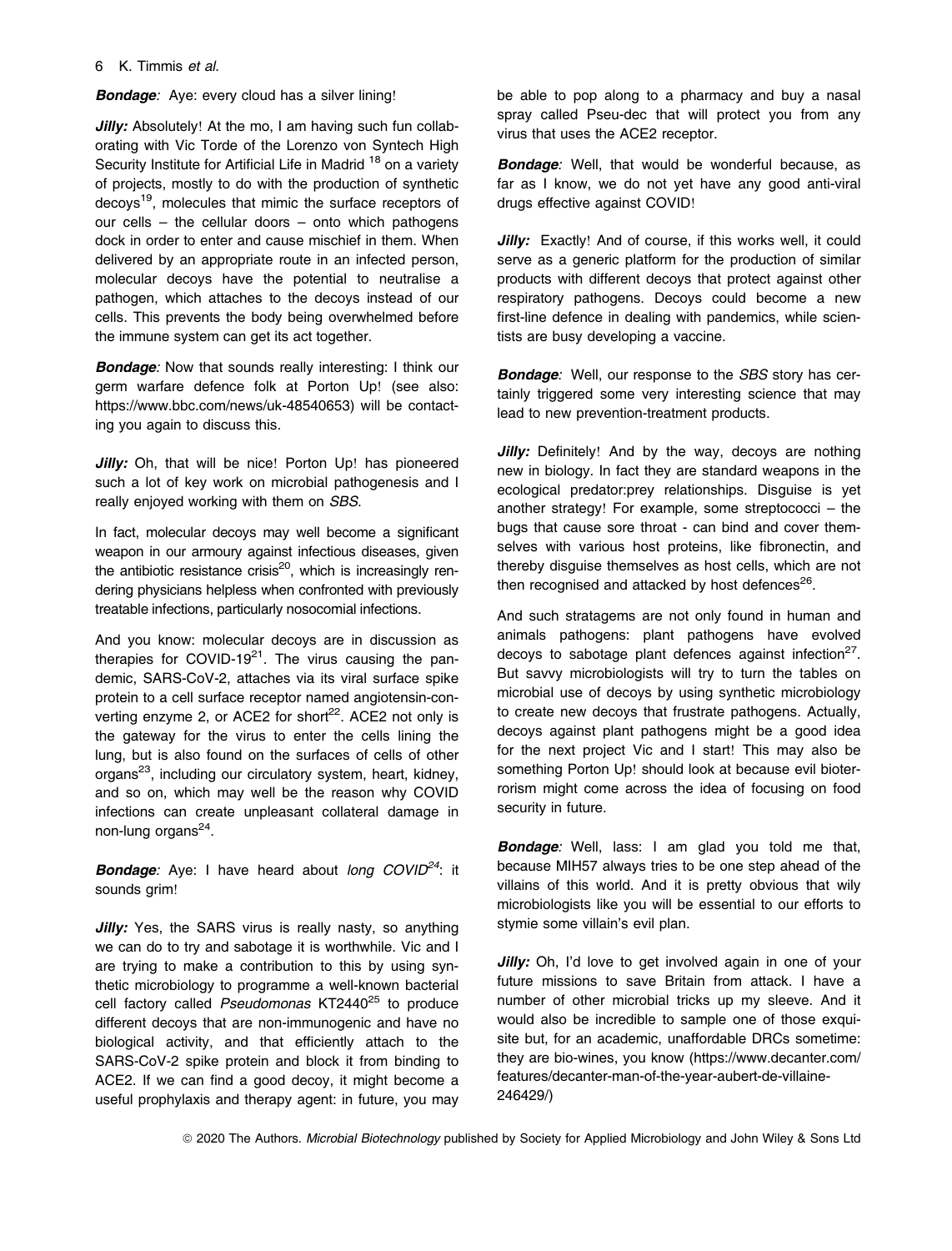Dedication: This Crystal Ball is dedicated to the memory of Singh Chhatwal<sup>28</sup>, who pioneered research on disguises and decoys produced by Streptococcus, and so much more.

#### **Acknowledgements**

KT expresses gratitude to Auxi Prieto for providing the images of gorgeous Super Bdello in action and updates on SB encapsulation.

#### EXPLANATORY NOTES

<sup>1</sup>This is the second yarn in the Bondage series; <sup>9</sup> was the first. To view other issues of Microbiome Yarns, go to<http://www.theabsurdmicrobe.com/discoveries-oldstuff/> <sup>2</sup>Health Warning. This article is a figment of the authors'

imagination; any serious contemplation may unnecessarily challenge the mental harmony of the reader. Nevertheless, some of the ideas floated in it may be relevant to future research endeavours, and hence it constitutes a Crystal Ball.

<sup>3</sup>any possible resemblance of the fictional characters and organisations in this fable to a real person, organisation or enterprise is coincidental and unintentional

<sup>4</sup>Dedicated to pioneering researchers of Bdellovibrio, tissue tropisms of pathogenic microbes and their underlying mechanisms, especially Harry Smith, molecular decoys and disguises, and to those heroes of scientific humour, especially Dan Koshland (e.g. Koshland, D. E., Jr. 1994. Editorial: A simple proposal for health care rationing. Science 264: 1515) and David Jones (e.g. Jones, D. 1999. Daedalus: Internal ecology. Nature 402: 367.), who have sadly left us to join other scientific greats in that ethereal elite university in the sky, where they continue to turn scientific discoveries into humorous fantasies with more than a grain of plausibility

<sup>5</sup>Abject apologies, but in naming this Essex character, I was not able to resist the temptation to weave in a historical staple food – jellied eels – of London and the Eastern Counties (and other regions, of course: it was after all an international dish: [https://en.wikipedia.org/](https://en.wikipedia.org/wiki/Jellied_eels) [wiki/Jellied\\_eels](https://en.wikipedia.org/wiki/Jellied_eels); [https://www.youtube.com/watch?v=](https://www.youtube.com/watch?v=9TTGrN4W8nQx) [9TTGrN4W8nQx](https://www.youtube.com/watch?v=9TTGrN4W8nQx))

<sup>6</sup>Stolp, H. and Starr, M.P. (1963) Bdellovibrio bacteriovorus gen. et sp. n., a predatory, ectoparasitic, and bacteriolytic microorganism. Ant V Leeuwenhoek 29: 217–248; Negus, D., Moore, C., Baker, M., et al (2017) Predator versus pathogen: how does predatory Bdellovibrio bacteriovorus interface with the challenges of killing Gram-negative pathogens in a host setting? Annu Rev Microbiol 71: 441-457.

<sup>7</sup>The wonderful image of Bdellovibrio, given false colour drama by GM, was kindly provided by Auxi Prieto and shows Bdellovibrio on the left and Bdellovibrio giving short shrift to Pseudomonas KT2440 on the right; Martinez, V., Herencias, C., Jurkevitch, E. and Prieto, A. (2016) Engineering a predatory bacterium as a proficient killer agent for intracellular bio-products recovery: the case of the polyhydroxyalkanoates. Sci Rep 6: 24381; Gonzalez, E., Herencias, C. and Prieto, A. (2020) A polyhydroxyalkanoate-based encapsulating strategy for 'bioplasticizing' microorganisms. Microb Biotechnol 13: 185-198; Bagdasarian, M.R. Lurz, B. Rückert, et al (1981). Specific-purpose plasmid cloning vectors. II. Broad host range, high copy number, RSF1010-derived vectors, and a host-vector system for gene cloning in Pseudomonas. Gene 16: 237–247.

<sup>8</sup>van Sorge, N.M., Quach, D., Gurney, M.A., et al (2009) The Group B Streptococcal serine-rich repeat 1 glycoprotein mediates penetration of the blood-brain barrier. J Infect Dis 199: 1479–1487; Banerjee, A., Kim, B.J., Carmona, E.M., et al (2011) Bacterial pili exploit integrin machinery to promote immune activation and efficient blood-brain barrier penetration. Nature Comm 2: 462 <sup>9</sup>see Timmis K. and Jebok F. (2018) Microbiome Yarns: human milk oligosaccharides, Bifidobacterium and immunopowergames. Microb Biotechnol 11: 437–441.

<sup>10</sup>a comprehensive reorganisation of MI6 (Military Intelligence Section 6), done in the British style, following exposure of many of its operatives by Wackidribbles and subsequent hacking attacks from 8-year old children at a primary school in Aldershot, resulted in its breakup into multiple small, unconnected cells with MI designations reflecting favourite military meals. James Bondage is the star of MIH57, the counter-espionage unit charged with the most difficult and dangerous operations.

<sup>11</sup> Masters of the Universe: see The Bonfire of the Vanities by Tom Wolfe

 $12$ World's Best Vodka (tasting notes: understated with a savoury broad backdrop; crisp slightly grainy notes, subtle, refined and lifted and layered on the nose, suggestive of baked bread, cereal, sherbet and spice; elegantly tight on the palate with poise, restraint and balance; graceful texture and subtle complexity; rounded in the mouth with delicate flavours and a harmonious structure; long and evolving on the finish; bright and refined with a pronounced focus and persistent finish); the perfect accompaniment to stressful meetings and excessive video conferences, and ideal enabler of exploration of the diverse states of Pickle Factor, P, of FDIPA<sup>13</sup>.

<sup>13</sup>Timmis, K., Jebok, F., Molinari, M., Rohde, M. and Lahti, L. (2018). Microbiome yarns: human biome reproduction, evolution and visual acuity. Microb. Biotech. 11: 149–159.

 $14B$ rüssow, H. (2017) Infection therapy: the problem of drug resistance – and possible solutions. Microb Biotechnol 10: 1041–1046.